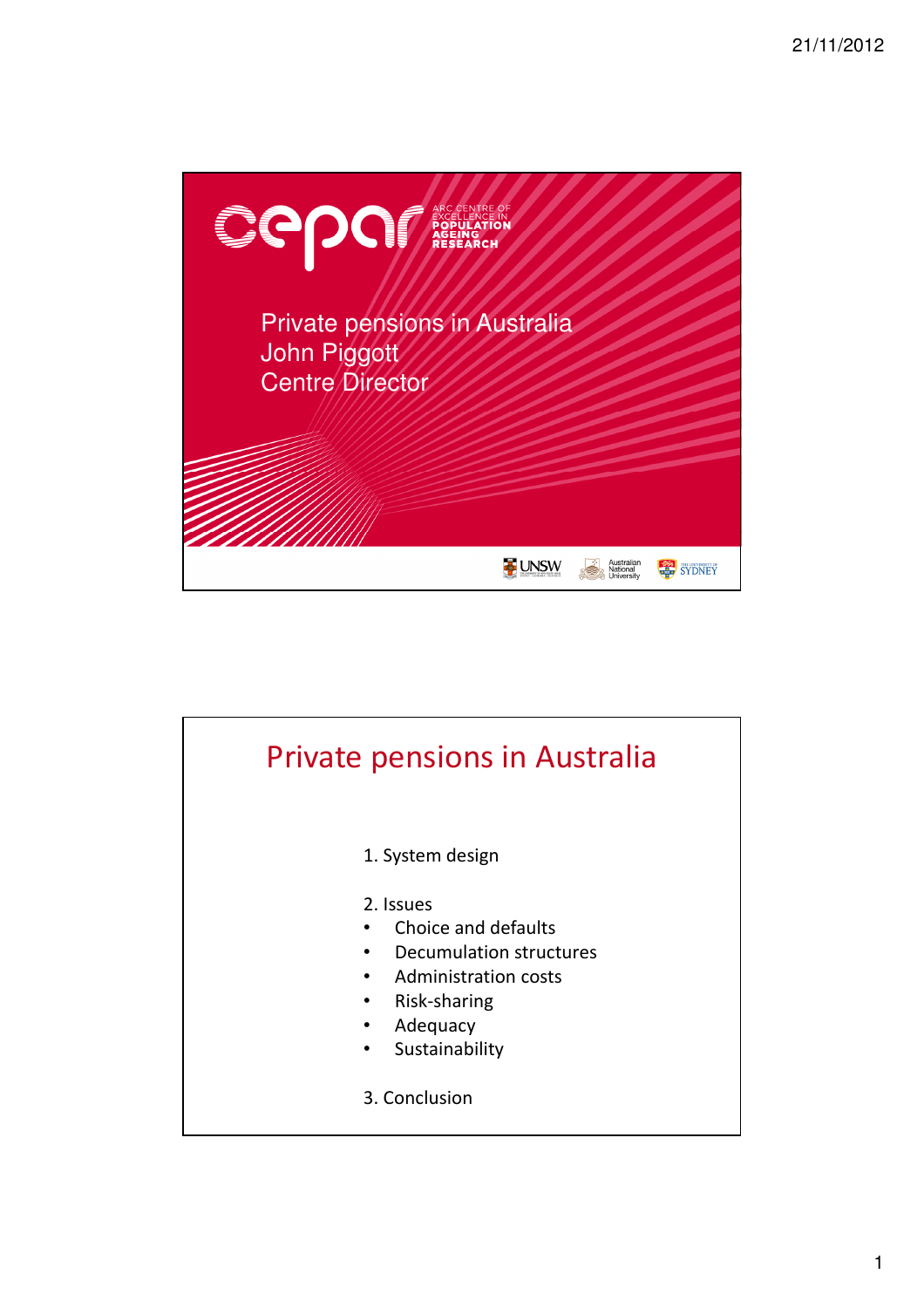

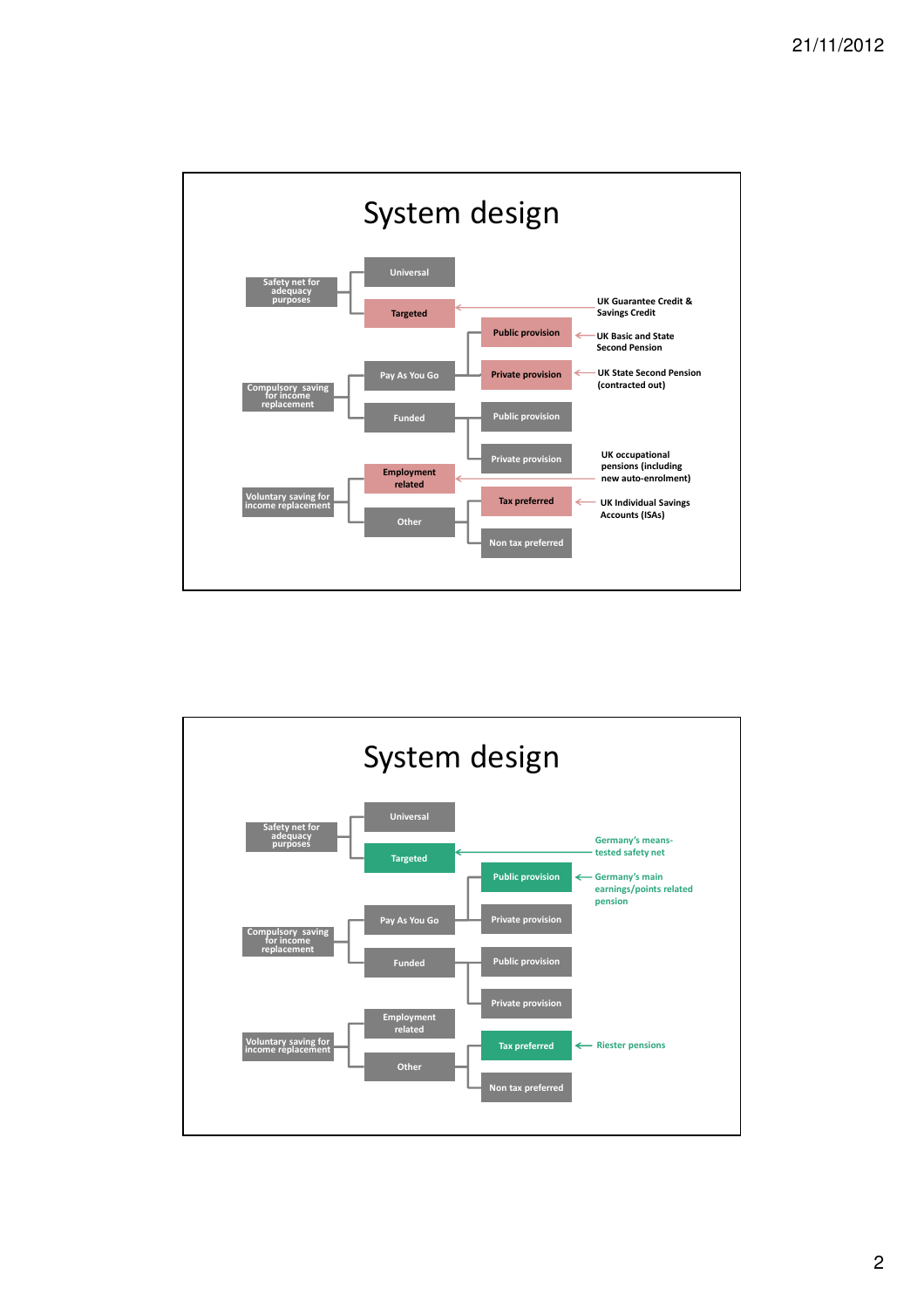

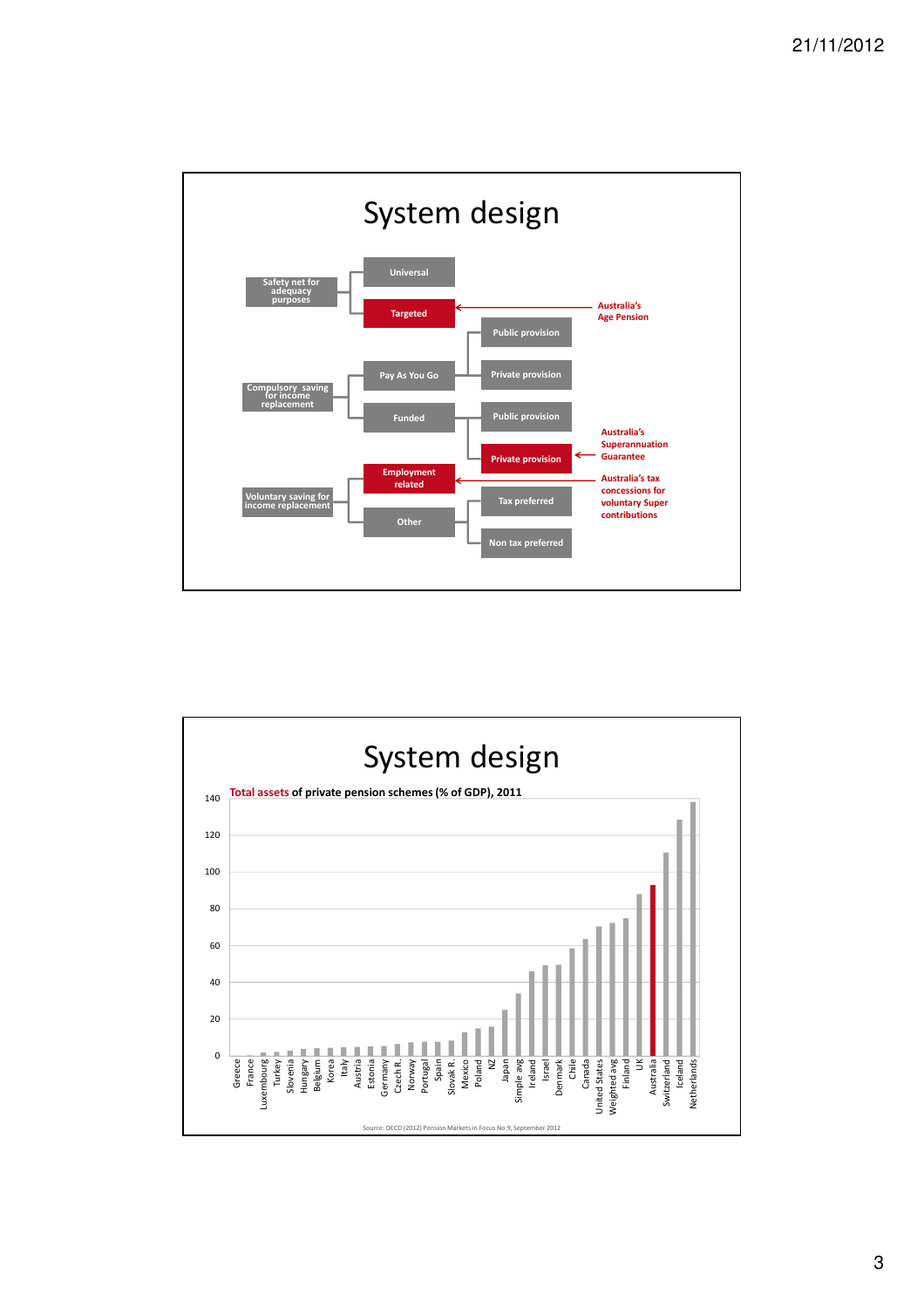

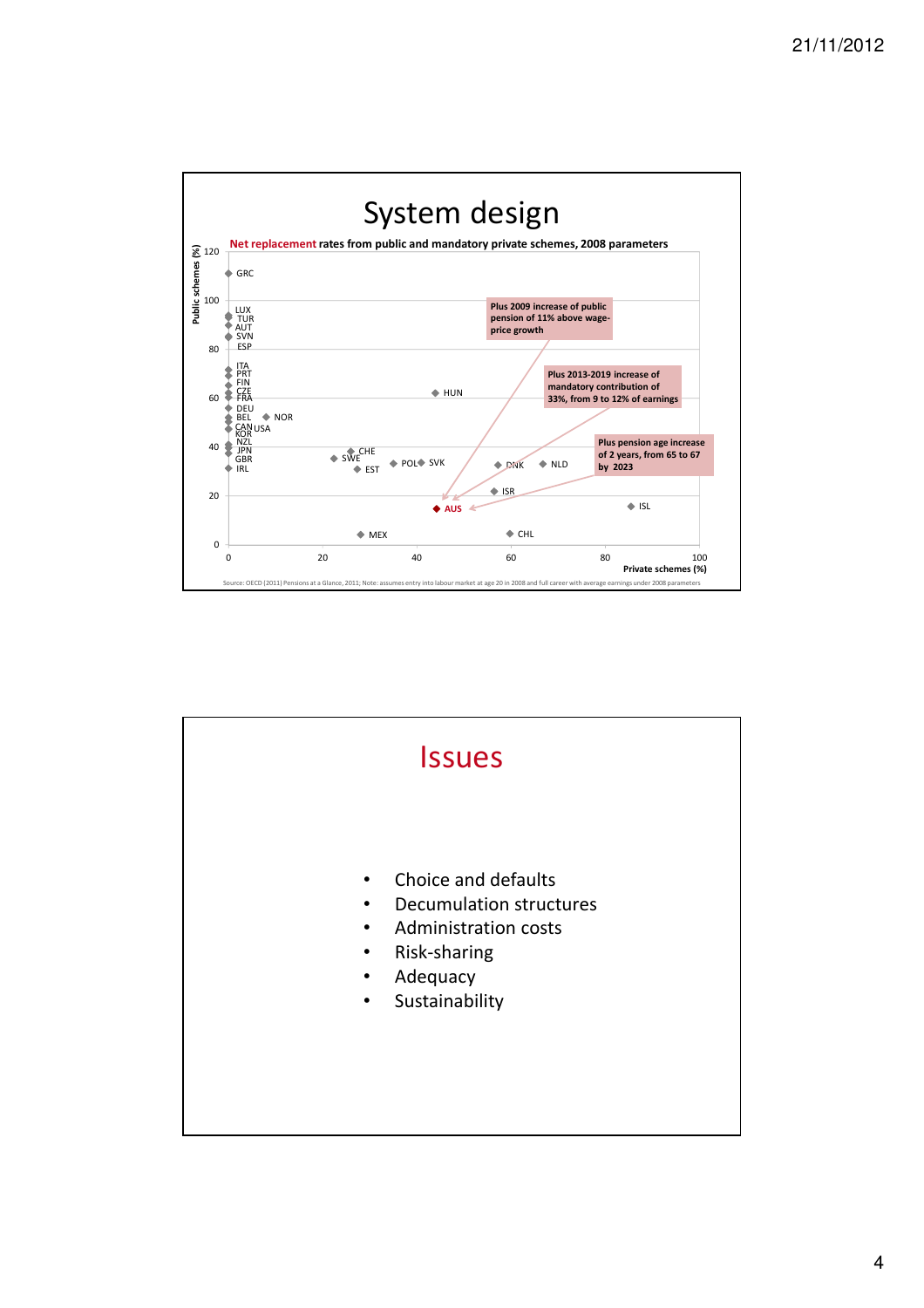

| <b>But for choices that remain:</b><br>important what to present and<br>how to present it |              |       |               |
|-------------------------------------------------------------------------------------------|--------------|-------|---------------|
| <b>Example choice experiment</b>                                                          | 100%<br>safe | 50:50 | 100%<br>risky |
| 1a There is a 9 in 10 chance of a return between $x$ and $y$                              | 27           | 51    | 22            |
| 1b There is a 1 in 10 chance of a return outside $x$ and $y$                              | 31           | 48    | 21            |
| 2a There is a 1 in 20 chance of a return above y                                          | $16*$        | 54    | 30            |
| 2b There is a 1 in 20 chance of a return below $x$                                        | $50*$        | 35    | $15*$         |
| 3a On average, positive returns occur z years in every 20                                 | 28           | $34*$ | 38            |
| 3b On average, negative returns occur 20-z years in every 20                              | 22           | 44    | 33            |
| 4a On average, returns above bank account occur w years in every 20                       | 21           | 52    | 27            |
| 4b On average, returns below bank account occur 20-w years in every 20                    | 33           | 41    | 26            |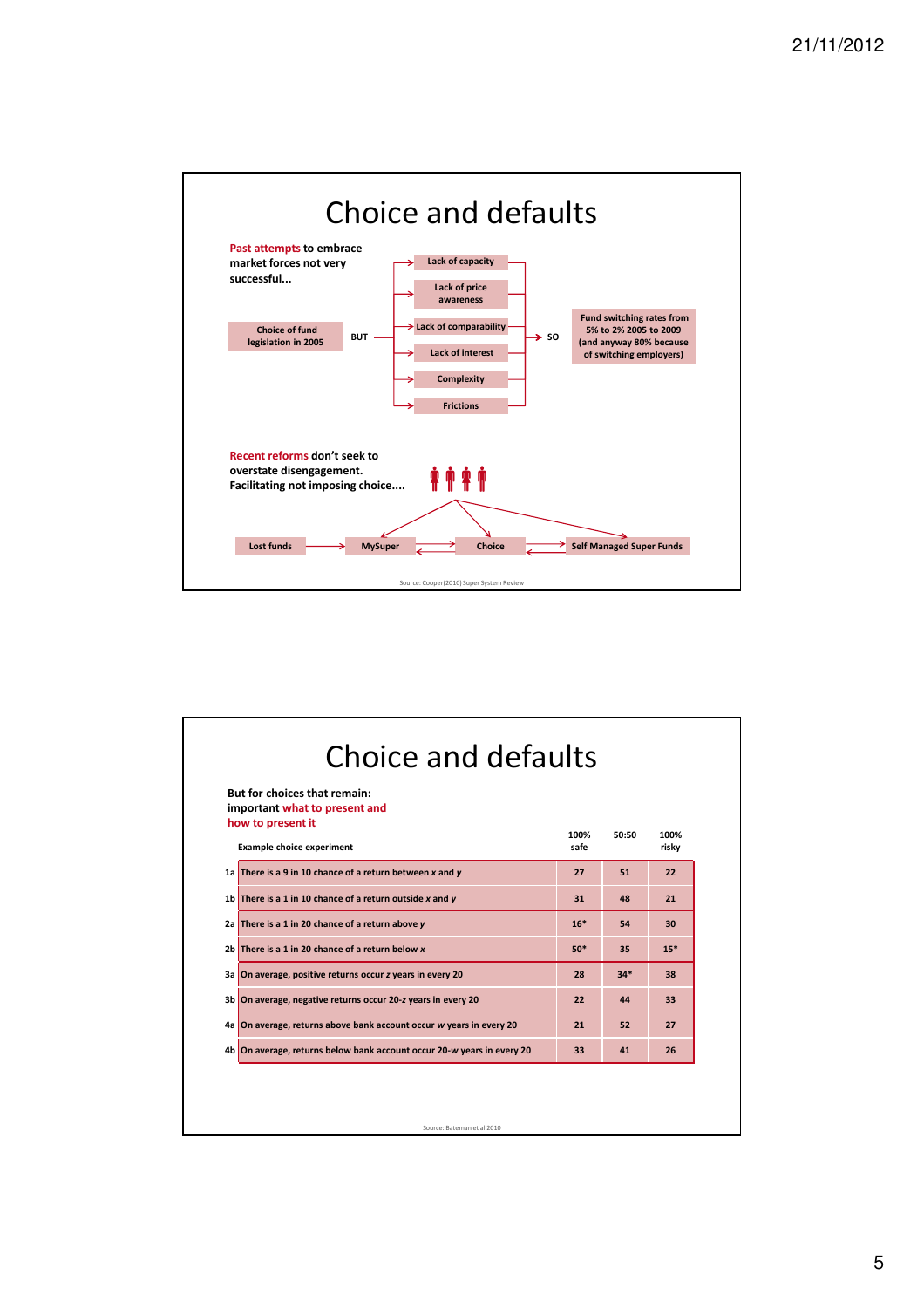

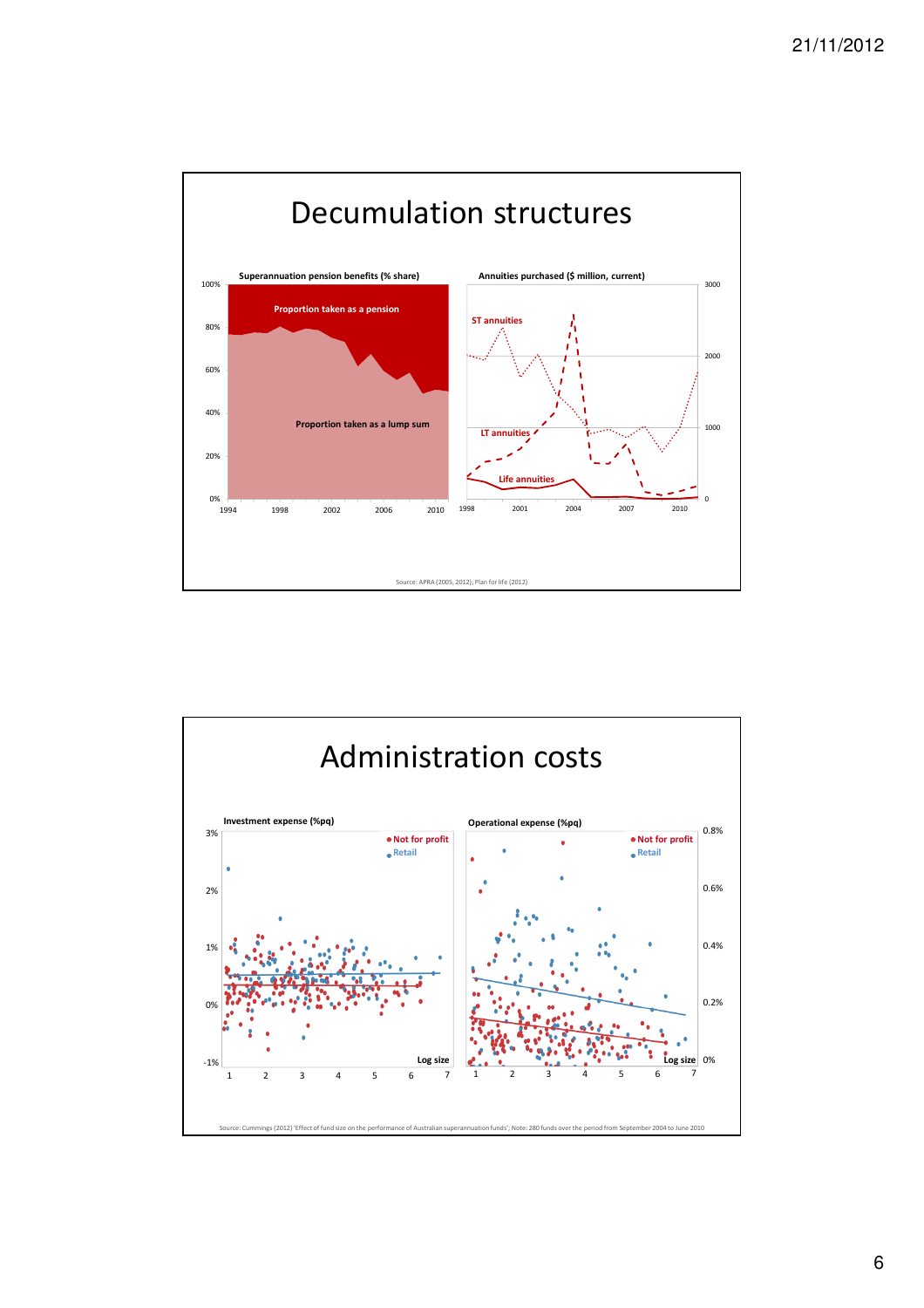| <b>Administration costs</b><br>Estimated total annual percentage costs for MySuper products of varying sizes (investment costs, plus operating<br>costs and intra-fund advice) |       |       |       |       |  |  |  |
|--------------------------------------------------------------------------------------------------------------------------------------------------------------------------------|-------|-------|-------|-------|--|--|--|
|                                                                                                                                                                                |       |       |       |       |  |  |  |
| <b>Passive balanced</b>                                                                                                                                                        | 0.60% | 0.46% | 0.38% | 0.32% |  |  |  |
| <b>Passive conservative</b>                                                                                                                                                    | 0.58% | 0.45% | 0.37% | 0.32% |  |  |  |
| <b>Active balanced</b>                                                                                                                                                         | 0.94% | 0.83% | 0.70% | 0.60% |  |  |  |
| <b>Active conservative</b>                                                                                                                                                     | 0.80% | 0.70% | 0.59% | 0.49% |  |  |  |
| <b>Active balanced</b><br>(with alternatives)                                                                                                                                  | 1.04% | 0.89% | 0.77% | 0.66% |  |  |  |
| <b>Active conservative</b><br>(with alternatives)                                                                                                                              | 0.89% | 0.76% | 0.64% | 0.54% |  |  |  |
|                                                                                                                                                                                |       |       |       |       |  |  |  |
|                                                                                                                                                                                |       |       |       |       |  |  |  |
| Source: Cooper(2010) Super System Review                                                                                                                                       |       |       |       |       |  |  |  |

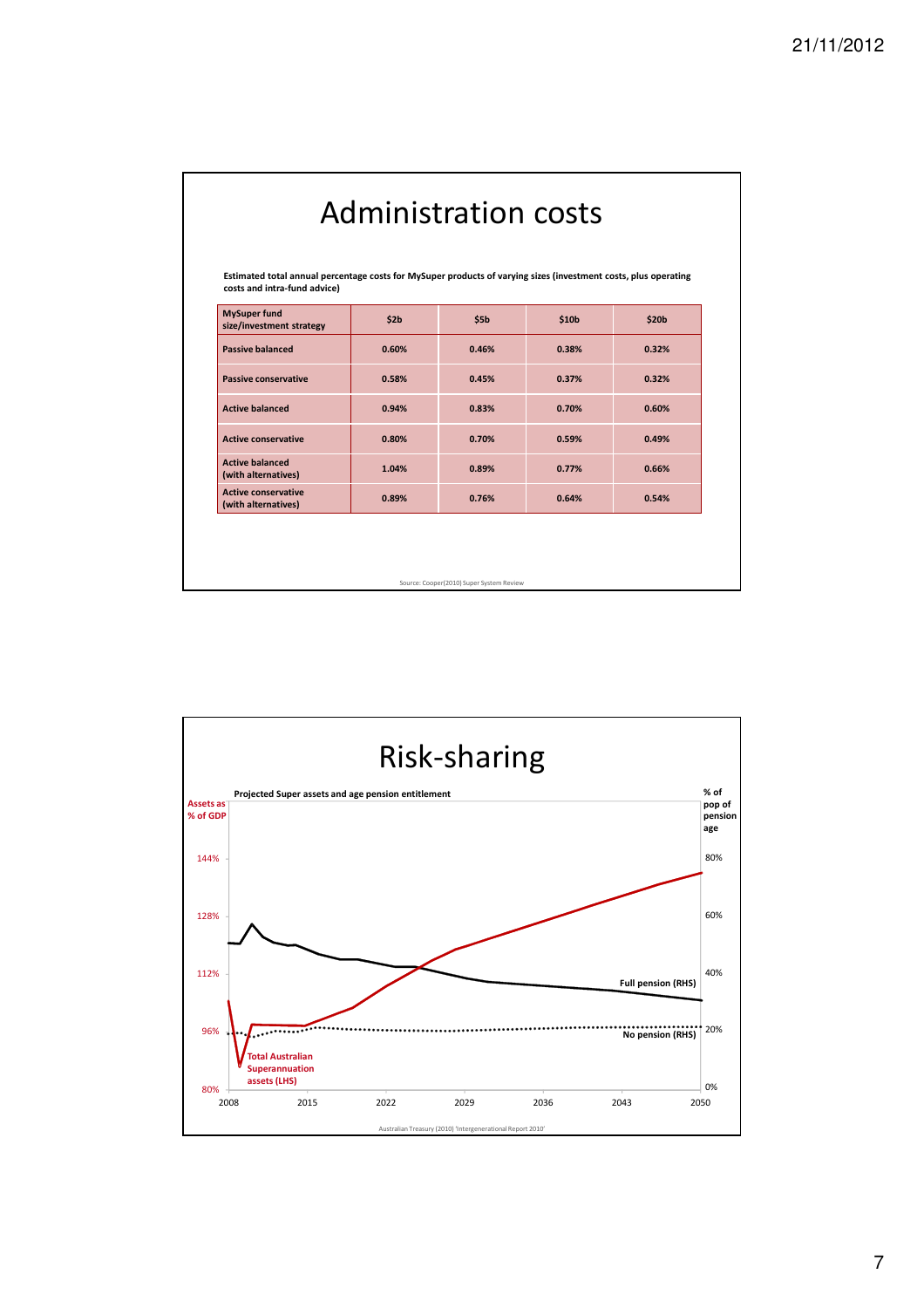